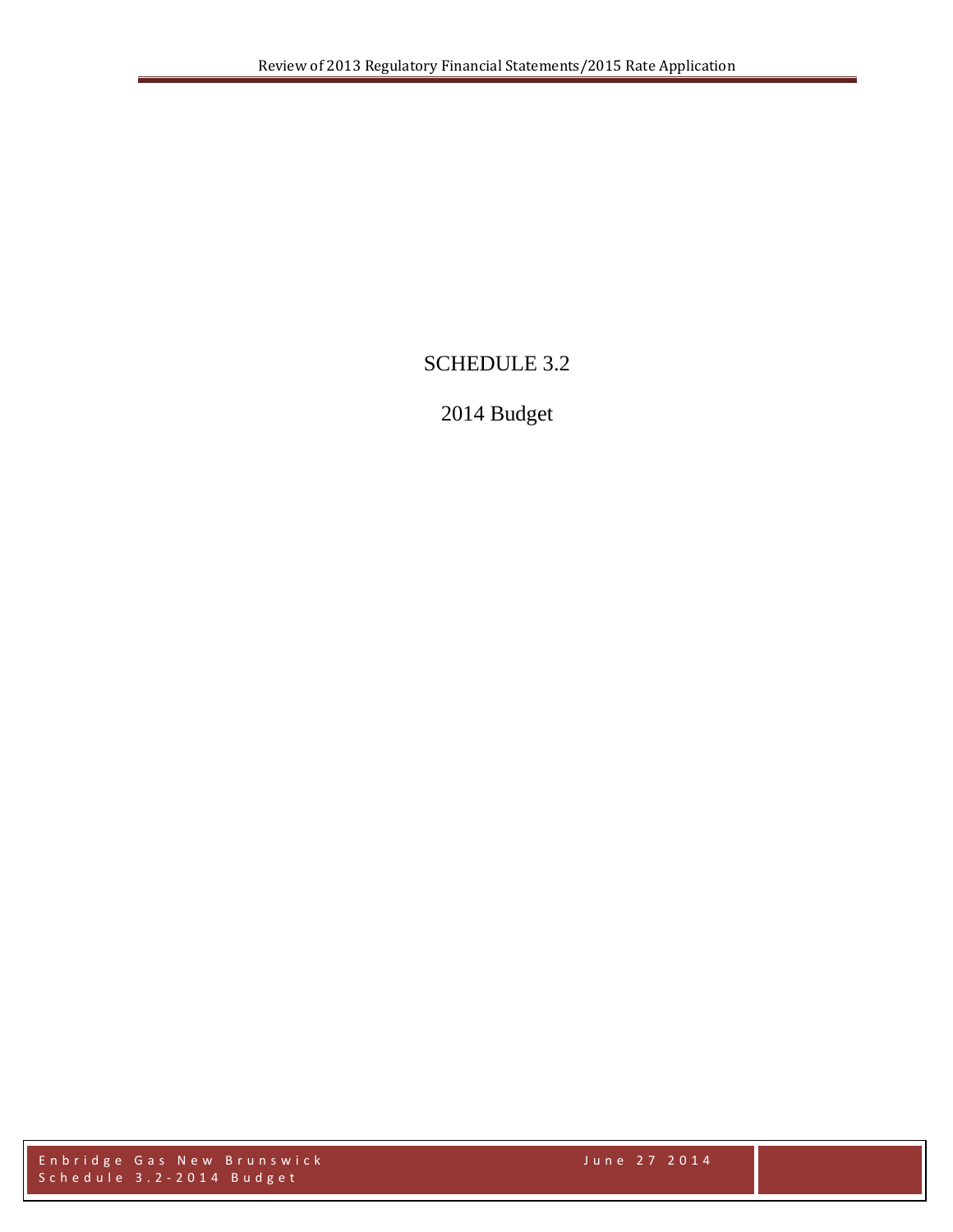Budget Balance Sheet for Regulatory Purposes As at December 31, 2014

(in thousands of dollars)

| <b>Assets</b>                                                                                                                             | 2014                    |
|-------------------------------------------------------------------------------------------------------------------------------------------|-------------------------|
| <b>Regulated Assets</b>                                                                                                                   |                         |
| <b>Property, Plant and Equipment (Note 2)</b><br>Gas Distributor Plant in Service - Net (includes AFUDC capitalized during 2014 of \$3.8) | \$<br>178,744           |
| <b>Construction Work In Progress - Gas Distributor Plant</b>                                                                              | 400                     |
| <b>Total Property, Plant &amp; Equipment</b>                                                                                              | 179,144                 |
| <b>Deferred Charges</b>                                                                                                                   |                         |
| Deferred Development Costs - Net (Note 3)<br>Development O&M Capitalized Costs - Net (Note 4)<br><b>Total Deferred Charges</b>            | 350<br>94,396<br>94,746 |
| <b>Short Term Investments</b>                                                                                                             | 2,959                   |
| <b>Total Regulated Rate Base Assets</b>                                                                                                   | 276,849                 |
| <b>Other Regulated Assets (Note 5)</b>                                                                                                    | 30,189                  |
| <b>Total Regulated Assets</b>                                                                                                             | 307,038                 |
| <b>Regulatory Deferral (Note 1)</b>                                                                                                       | 185,213                 |
| <b>Total Assets</b>                                                                                                                       | \$<br>492,251           |
| <b>Liabilities and Partner's Equity</b>                                                                                                   |                         |
| Partner's Equity (Ratebase) (Note 1)                                                                                                      | \$<br>131,805           |
| Long-term Advances from Associates and Affiliates (Note 6)                                                                                | 149,500                 |
| <b>Other Regulated Liabilities (Note 7)</b>                                                                                               | 25,733                  |
|                                                                                                                                           | 307,038                 |
| <b>Partner's Equity (Regulatory Deferral)</b>                                                                                             | 185,213                 |
| <b>Total Liabilities and Equity</b>                                                                                                       | \$<br>492,251           |

**Financial Statement Effects of Rate Regulation and Legislative Changes –** Note 1 **Rate Base for Regulatory Purposes –** Note 12 **Capital Structure for Regulatory Purposes** – Note 13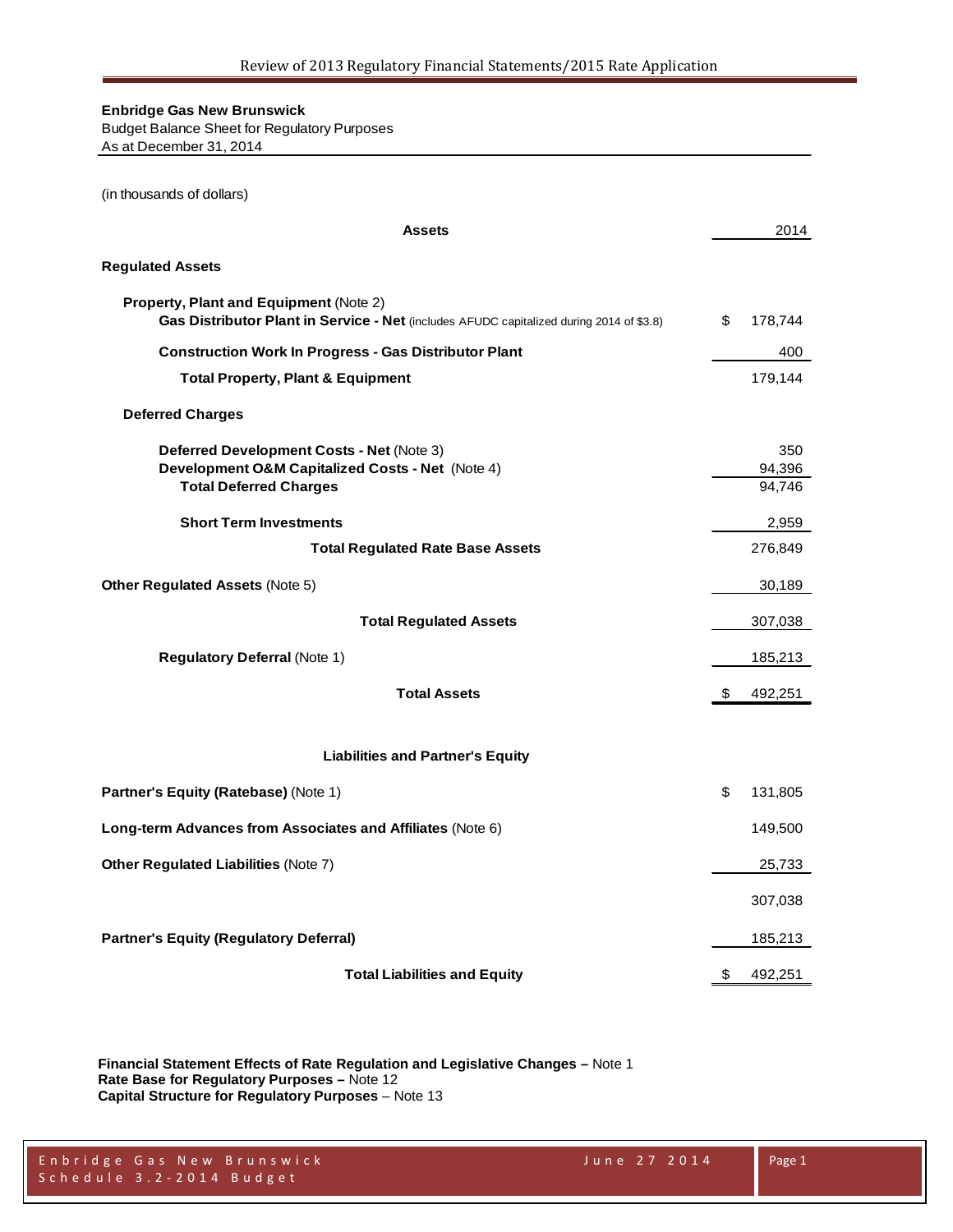Statement of Budgeted Income for Regulatory Purposes For the year ended December 31, 2014

(in thousands of dollars)

|                                                                                 | 2014         |
|---------------------------------------------------------------------------------|--------------|
| <b>Revenue</b>                                                                  |              |
| <b>Operating Revenue (Note 8)</b>                                               |              |
| Gas distribution                                                                | \$<br>45,257 |
| Miscellaneous                                                                   | 180          |
| <b>Allowance for Funds Used During Construction</b>                             |              |
|                                                                                 | 45,441       |
| <b>Service and Inspections</b>                                                  |              |
| Revenue                                                                         | 858          |
| Cost of goods sold                                                              | (721)        |
|                                                                                 | 137          |
| <b>Total Revenue</b>                                                            | 45,578       |
| <b>Expenses</b>                                                                 |              |
| <b>Operating Expenses</b>                                                       |              |
| Operating and maintenance (Note 9)                                              | 11,684       |
| Transportation (net)                                                            | 2,134        |
| Total Operating and maintenance expenses                                        | 13,818       |
| Bad debt expense                                                                | 278          |
| Amortization of Property, Plant and Equipment                                   | 7,659        |
| <b>Municipal and Other Taxes</b>                                                | 1,250        |
| Interest on Amounts Due to Associates & Affiliates and Other Interest (Note 10) | 8,409        |
| <b>Amortization of Deferred Development Costs</b>                               | 2,877        |
| <b>Total Expenses</b>                                                           | 34,291       |
| Income before Extraordinary Items, Regulatory Deferral and Return on Rate Base  | 11,287       |
| <b>Regulatory Deferral</b>                                                      | 2,260        |
| <b>Regulated Return on Equity (Note 11)</b>                                     | \$<br>13,547 |

**Financial Statement Effects of Rate Regulation and Legislative Changes –** Note 1 **Details of Affiliate Transactions** – Note 14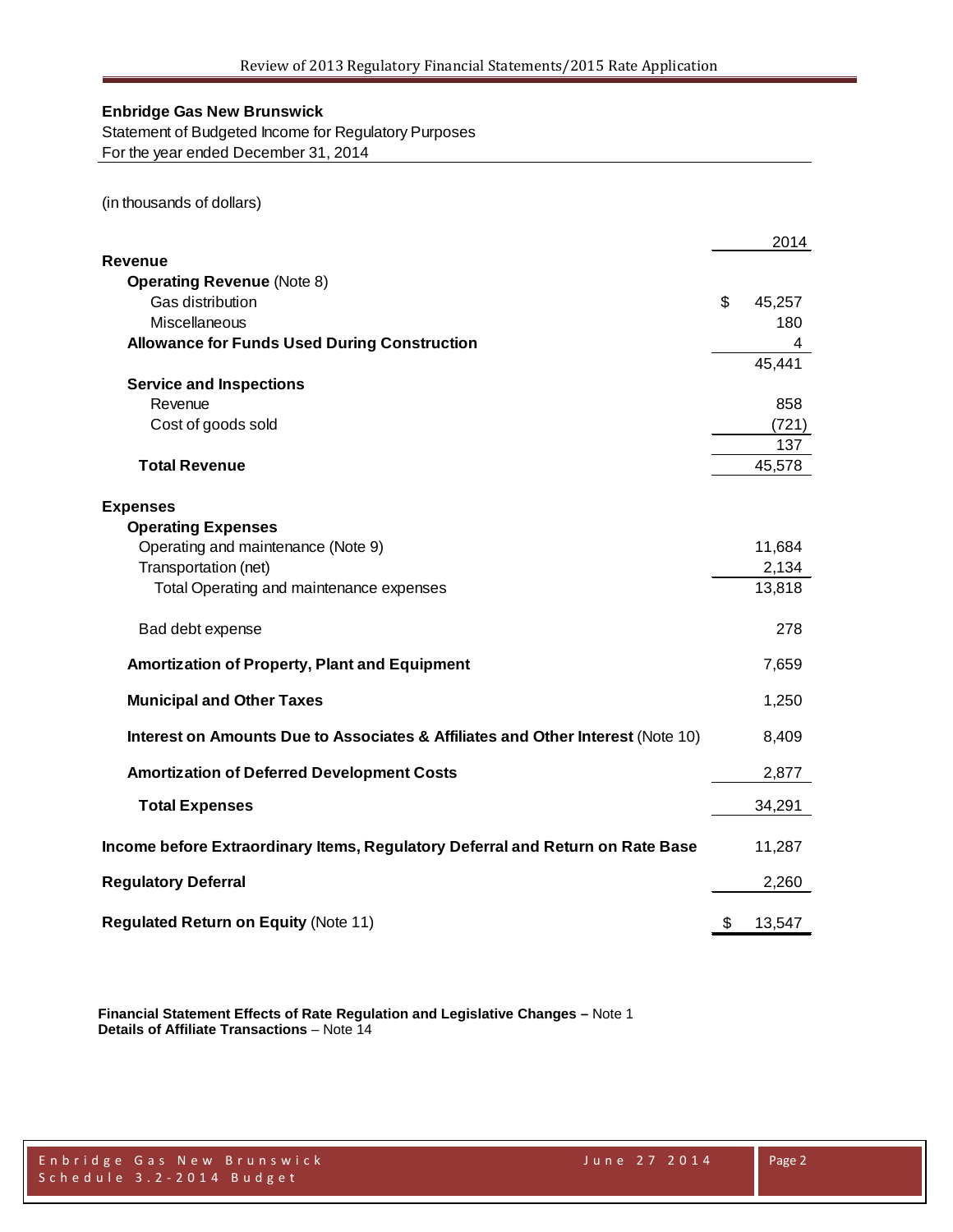**Enbridge Gas New Brunswick**  Notes to 2014 Budget Regulatory Financial Results For the year ended December 31, 2014

#### Note 1 **Financial Statement Effects of Rate Regulation and Legislative Changes**

The Public Utility's primary business activities are subject to regulation by the New Brunswick Energy and Utilities Board (EUB). The Public Utility follows accounting practices prescribed by its regulator or stipulated in approved ratemaking decisions that are subject to examination and approval by the EUB and are similar to those being used by other enterprises in the gas distribution industry in Canada. Accordingly, the timing and recognition of certain revenues and expenses may differ from that otherwise expected under generally accepted accounting principles (GAAP) applicable to non-regulated operations. The ultimate recoverability of costs incurred is dependent upon the approval of the EUB.

Rate regulation creates differences between the manner in which the Public Utility accounts for transactions or events and how they would be accounted for if the Public Utility was not subject to rate regulation. The differences in accounting treatment include:

The EUB permits an "allowance for funds used during construction" (AFUDC) to be included in the rate base. In addition, AFUDC is included in the cost of property, plant and equipment and is depreciated over future periods as part of the total cost of the related asset, based on the expectation that depreciation expense, including the AFUDC component, will be approved for inclusion in future rates. AFUDC for rate-regulated entities includes both an interest component and a cost of equity component. In the absence of rate regulation, GAAP would permit the capitalization of only the interest component. Therefore, the initial set up of the equity component as a capitalized asset and the corresponding revenue recognized during the construction phase would not be recognized nor would the subsequent depreciation of the asset.

As prescribed by the EUB, the Public Utility does not recognize gains and losses on the sale of Enbridge Utility Gas (EUG) in the statement of income and uses a purchase gas variance account to defer the gain or loss on sale. Non-regulated enterprises would normally account for the gain or loss in the statement of income or comprehensive income.

Enbridge Inc., on behalf of the Public Utility, maintains a pension plan which provides defined benefit pension benefits to employees. As prescribed by the EUB, contributions made to the plan are expensed as paid, consistent with the recovery of such costs in rates. Under GAAP, pension costs and obligations for defined benefit pension plans are determined using the projected benefit method and are charged to income as services are rendered.

The Public Utility had been subject to non-traditional regulation which recognized its immature nature. Unlike many similar utilities, the Public Utility's rates were not set on a cost based methodology. Prior to October 1, 2012, the Public Utility's rates were set exclusively based upon a market based methodology, and were based on a targeted savings over alternate fuel for end use customers. This rate setting methodology had been approved by the EUB for use during the development period after which rates are expected to be cost based.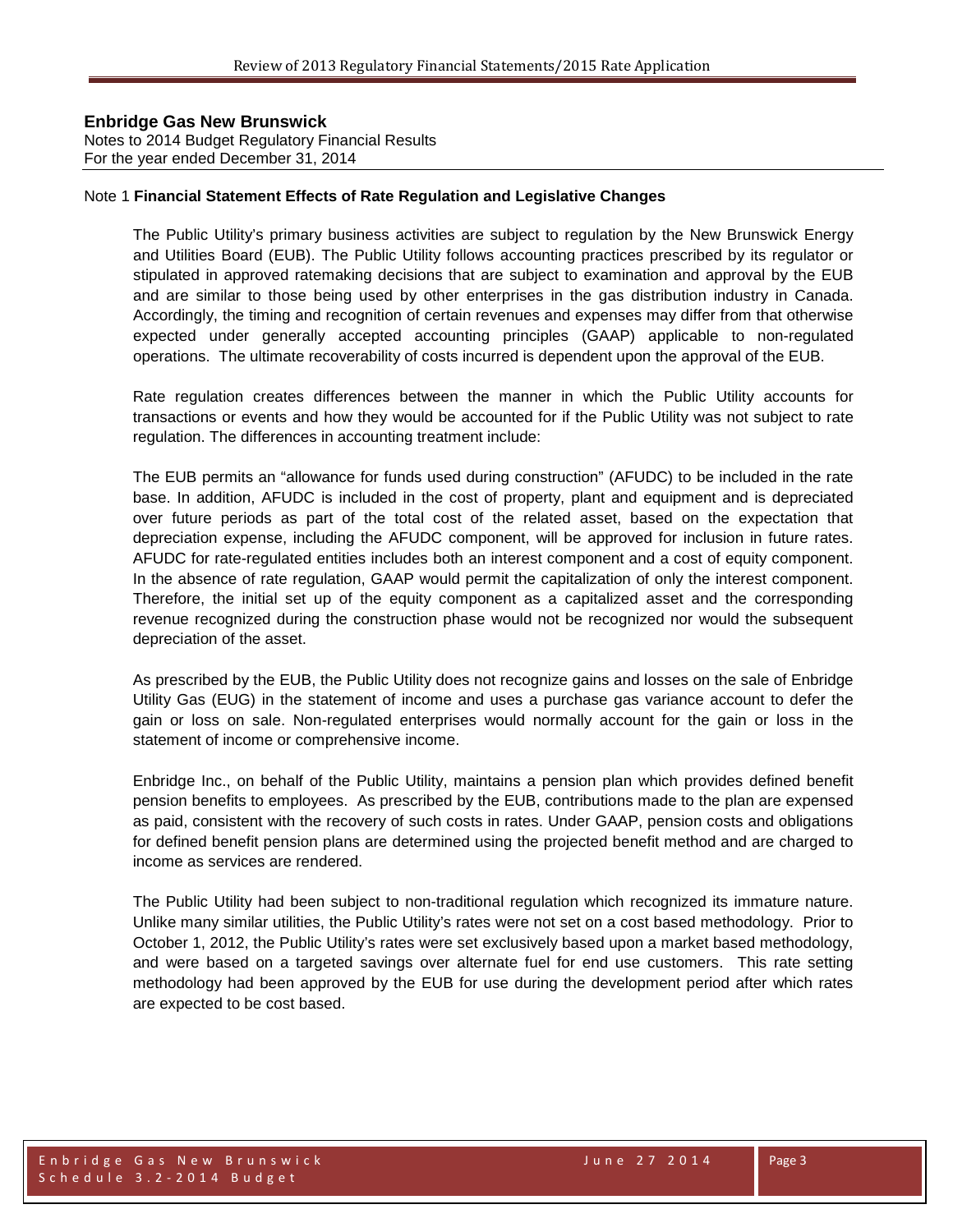Notes to 2014 Budget Regulatory Financial Results For the year ended December 31, 2014

#### Note 1 **Financial Statement Effects of Rate Regulation and Legislative Changes (continued)**

In December 2011, the Province of New Brunswick introduced legislation that outlined new rate classes, and a new rate setting methodology for the Public Utility. The legislation subsequently received proclamation on January 18, 2012, with the supporting Rates and Tariffs Regulation being filed April 16, 2012.

In May 2013, in response to an appeal launched by EGNB, the New Brunswick Court of Appeal ruled that Section 4(1) of the legislation restricting the revenue to cost ratio to 1.2:1 was ultra vires.

The legislation noted above also provided direction with regards to the regulatory deferral account, which the EUB had historically approved to capture the difference between the Public Utility's regulated revenues and its revenue requirement, which non-regulated enterprises would not recognize. Based on the legislative changes, the Public Utility is no longer permitted to depreciate, amortize, earn a return on, or otherwise consider the regulatory deferral account when calculating its revenue requirement. In response to this legislation the Public Utility has not considered the deferral account for the purpose of establishing the revenue requirement, however it will remain as an asset on Enbridge Gas New Brunswick's balance sheet as it remains an asset of the Public Utility for regulatory purposes. Similarly, the capital structure associated with the regulatory deferral account will also remain on the balance sheet, however, the debt and equity associated with the regulatory deferral account are not considered when calculating the allowed rate of return for the Public Utility.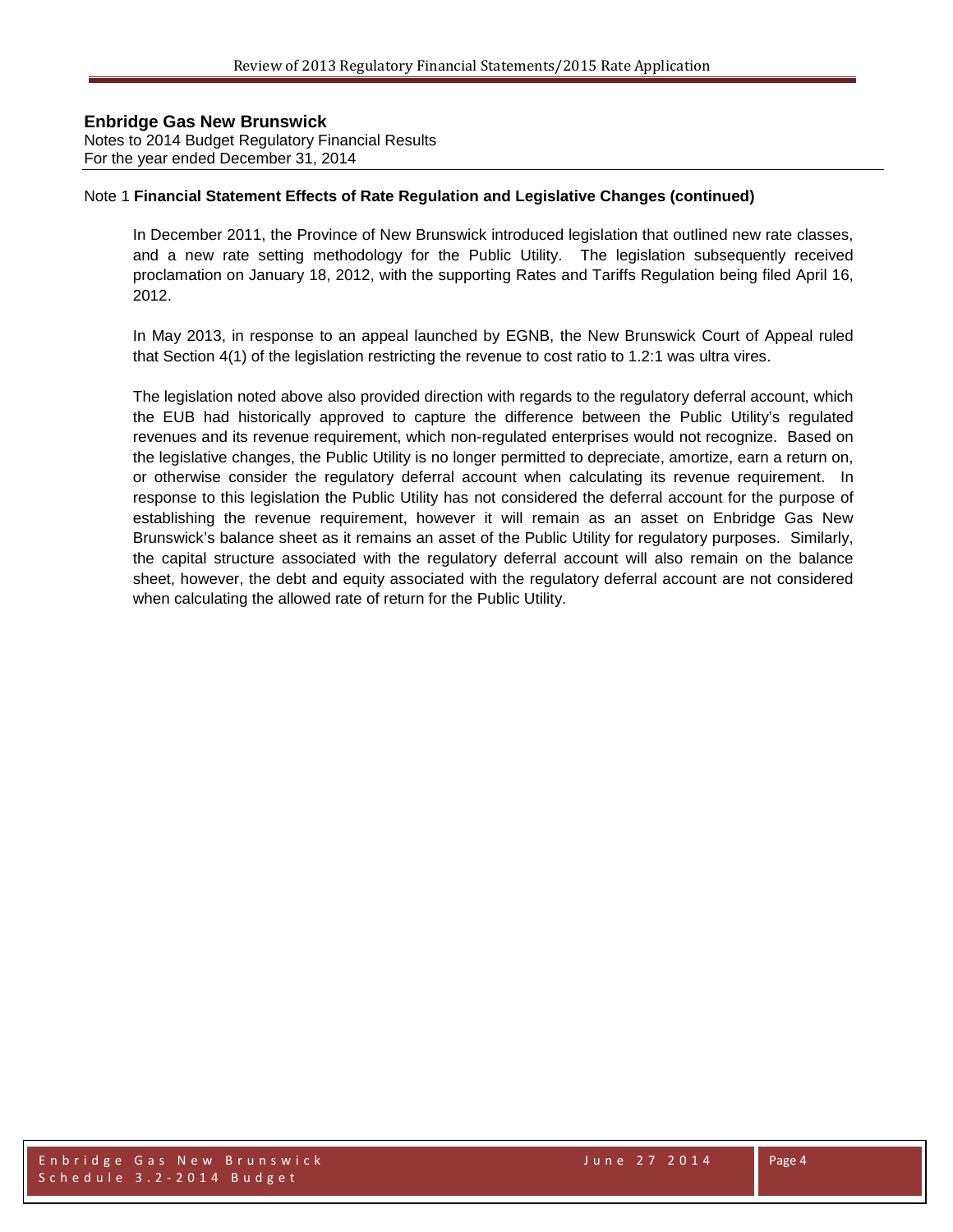Notes to 2014 Budget Regulatory Financial Results For the year ended December 31, 2014

(in thousands of dollars)

# Note 2 **Property, Plant & Equipment**

|                                   |               |                                    | 2014                     |                          |
|-----------------------------------|---------------|------------------------------------|--------------------------|--------------------------|
|                                   | Cost          | <b>Accumulated</b><br>Amortization | <b>Net Book</b><br>Value | Rates of<br>Amortization |
|                                   |               |                                    |                          |                          |
| Property, plant & equipment       |               |                                    |                          |                          |
| <b>General Plant</b>              |               |                                    |                          |                          |
| Computer Hardware & Software      | \$<br>3,110   | (2, 159)                           | 951                      | 28.80%                   |
| Tools and Work Equipment          | 1,025         | (379)                              | 646                      | 20.00%                   |
| Office Furniture and Equipment    | 488           | (177)                              | 311                      | 4.40%                    |
| <b>Transportation Equipment</b>   | 1,617         | (780)                              | 837                      | 18.45%                   |
| Incentives                        | 91            | (18)                               | 73                       | 20.00%                   |
| Leasehold Improvements            | 914           | (565)                              | 349                      | 1                        |
| Subtotal                          | 7,245         | (4,078)                            | 3,167                    |                          |
| <b>Distribution Plant</b>         |               |                                    |                          |                          |
| Land                              | 375           |                                    | 375                      |                          |
| Rights of way and easements       | 156           |                                    | 156                      |                          |
| <b>Distribution Mains</b>         | 127,901       | (24, 872)                          | 103,029                  | 2.43%                    |
| <b>Street Services</b>            | 59,064        | (14, 787)                          | 44,277                   | 3.83%                    |
| <b>Meters and Regulators</b>      | 24,406        | (6,010)                            | 18,396                   | 4.46%                    |
| <b>Stations</b>                   | 14,171        | (4,827)                            | 9,344                    | 4.40%                    |
| Subtotal                          | 226,073       | (50, 496)                          | 175,577                  |                          |
| Total plant in service            | 233,318       | (54, 574)                          | 178,744                  |                          |
| Construction work in progress     | 400           |                                    | 400                      |                          |
| Total property, plant & equipment | \$<br>233,718 | \$<br>(54, 574)                    | \$<br>179,144            |                          |

1 - Amortized over the term of the related leases.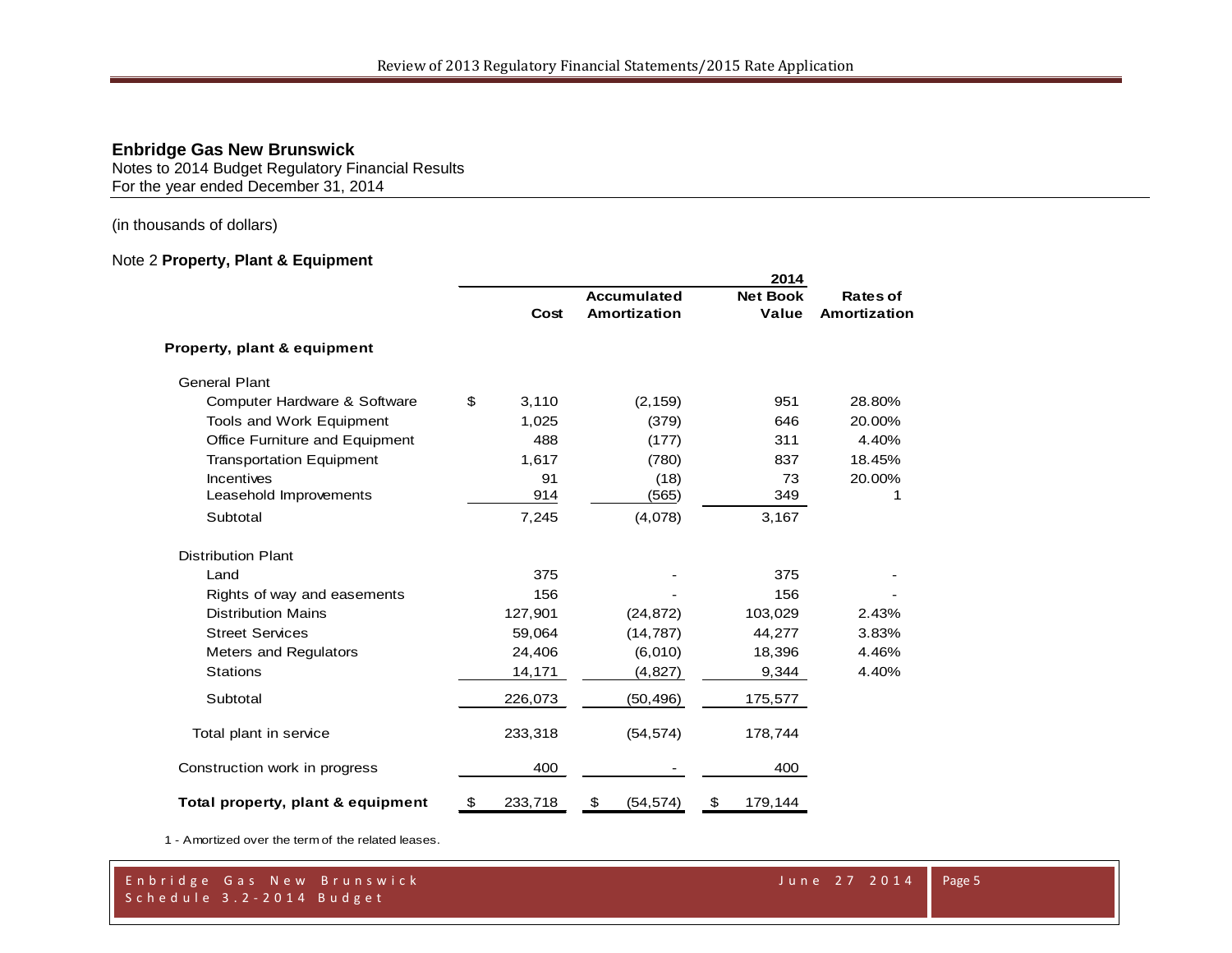Notes to 2014 Budget Regulatory Financial Results For the year ended December 31, 2014

(in thousands of dollars)

#### Note 3 **Deferred Development Costs - Net**

|                                          |     |                |     |                                    |    | 2014                     |
|------------------------------------------|-----|----------------|-----|------------------------------------|----|--------------------------|
|                                          |     | Cost           |     | <b>Accumulated</b><br>Amortization |    | <b>Net Book</b><br>Value |
| Franchise fee<br>Deferred carrying costs | \$  | 1.500<br>1,784 | \$  | (1, 150)<br>(1,784)                | \$ | 350                      |
| Total deferred development costs, net    | \$. | 3.284          | \$. | (2,934)                            | S  | 350                      |

#### Note 4 **Development O&M Capitalized Costs – Net**

|                                              |         |                                    | 2014                     |
|----------------------------------------------|---------|------------------------------------|--------------------------|
|                                              | Cost    | <b>Accumulated</b><br>Amortization | <b>Net Book</b><br>Value |
| Development O&M capitalized costs            | 114.952 | (20, 556)                          | 94,396                   |
| Total development O&M capitalized costs, net | 114.952 | (20,556)                           | 94,396                   |

Enbridge Gas New Brunswick June 27 2014 Schedule 3.2 - 2014 Budget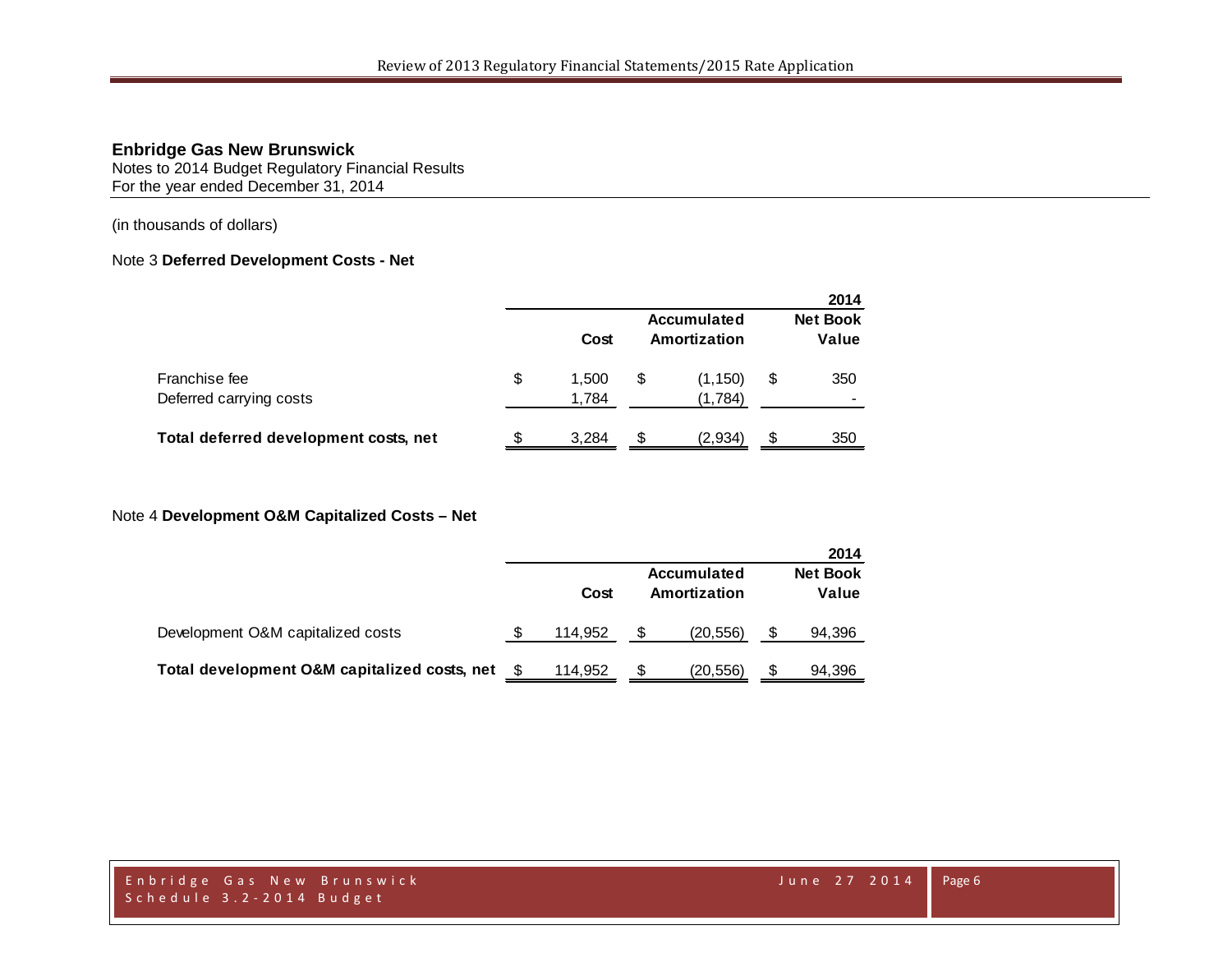Notes to 2014 Budget Regulatory Financial Results For the year ended December 31, 2014

(in thousands of dollars)

# Note 5 **Other Regulated Assets**

|                                |   | 2014   |
|--------------------------------|---|--------|
| Cash, & Short Term Investments | S | 11.710 |
| Accounts Receivable            |   | 12,866 |
| Long term receivable           |   | 4,279  |
| Inventory                      |   | 1,334  |
|                                |   | 30,189 |

Enbridge Gas New Brunswick June 27 2014 Schedule 3.2 - 2014 Budget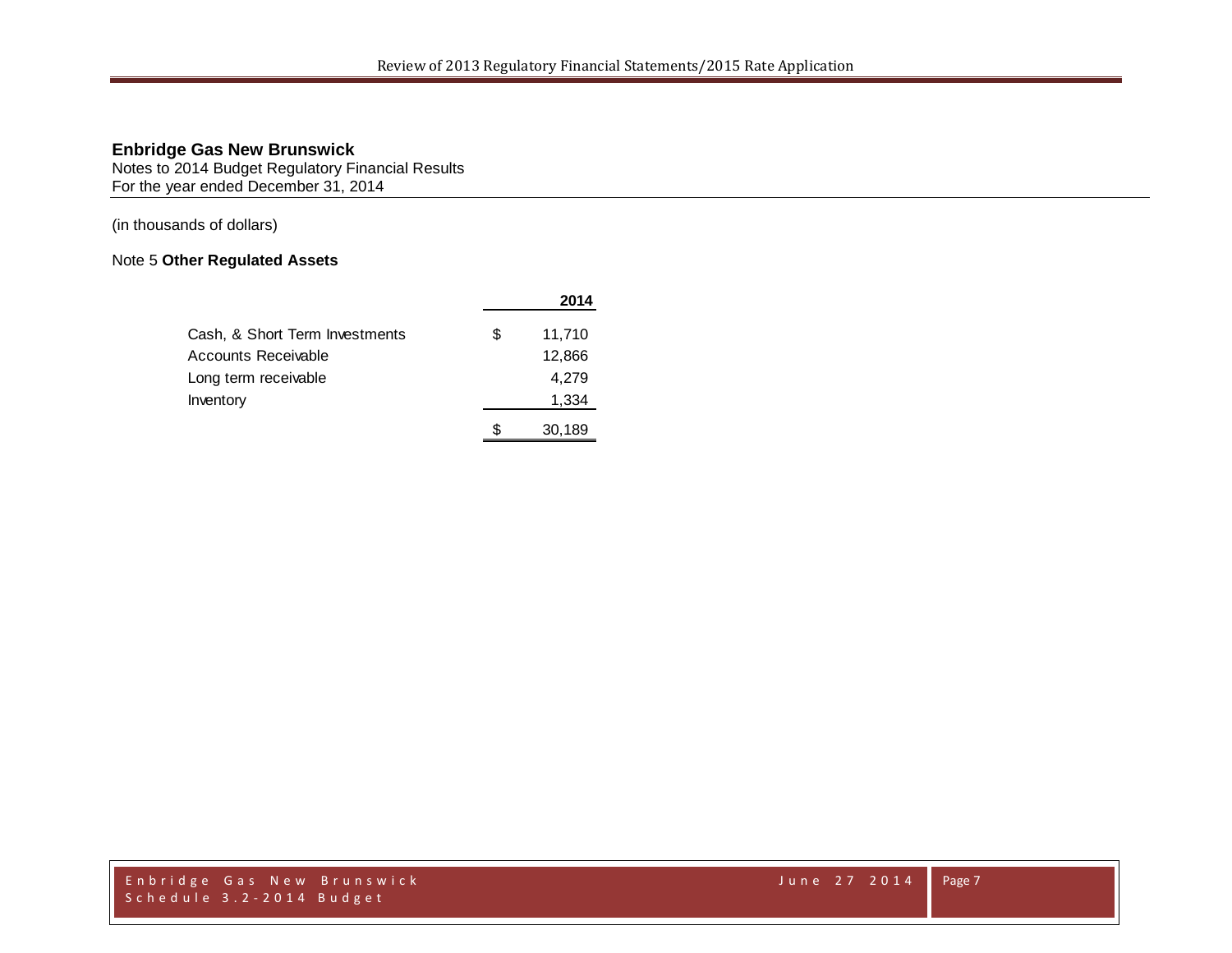Notes to 2014 Budget Regulatory Financial Results For the year ended December 31, 2014

#### (in thousands of dollars)

#### Note 6 **Long-term Advances from Associates and Affiliates**

|                                                         |                   |                      |               |               | 2014                |                  |
|---------------------------------------------------------|-------------------|----------------------|---------------|---------------|---------------------|------------------|
|                                                         |                   |                      |               |               | <b>Cost of Debt</b> |                  |
|                                                         | <b>Issue Date</b> | <b>Maturity Date</b> | <b>Amount</b> | Enbridge Inc. | <b>EGNB</b>         | <b>Requlated</b> |
| Promissory Note                                         | 30-Mar-05         | 30-Mar-15            | 6,000         | 5.04%         | 6.93%               | 6.04%            |
| <b>Promissory Note</b>                                  | 28-Dec-05         | 28-Dec-15            | 14,000        | 4.59%         | 6.53%               | 5.59%            |
| Promissory Note                                         | 19-Dec-06         | 19-Dec-16            | 18,000        | 4.82%         | 6.52%               | 5.82%            |
| Promissory Note                                         | 20-Dec-07         | 20-Dec-17            | 20,000        | 5.54%         | 5.85%               | 6.54%            |
| Promissory Note                                         | 9-Dec-09          | 9-Dec-19             | 15,000        | 4.63%         | 5.63%               | 5.63%            |
| Promissory Note                                         | 22-Sep-10         | 22-Sep-15            | 4,000         | 3.25%         | 4.25%               | 4.25%            |
| <b>Promissory Note</b>                                  | 30-Dec-11         | 30-Dec-21            | 14,000        | 3.50%         | 4.50%               | 4.50%            |
| <b>Promissory Note</b>                                  | $8 - Jan-13$      | 8-Jan-20             | 7.500         | 3.67%         | 4.67%               | 4.67%            |
| <b>Promissory Note</b>                                  | 31-Dec-13         | 31-Dec-23            | 25,000        | 3.40%         | 4.40%               | 4.40%            |
| <b>Promissory Note</b>                                  | 30-Jun-14         | 29-Jun-24            | 5,000         | 3.80%         | 4.80%               | 4.80%            |
| <b>Promissory Note</b>                                  | 30-Dec-14         | 29-Dec-24            | 21,000        | 3.80%         | 4.80%               | 4.80%            |
| Total long term advances from associates and affiliates |                   |                      | \$<br>149,500 | 4.51%         | 5.66%               | 5.51%            |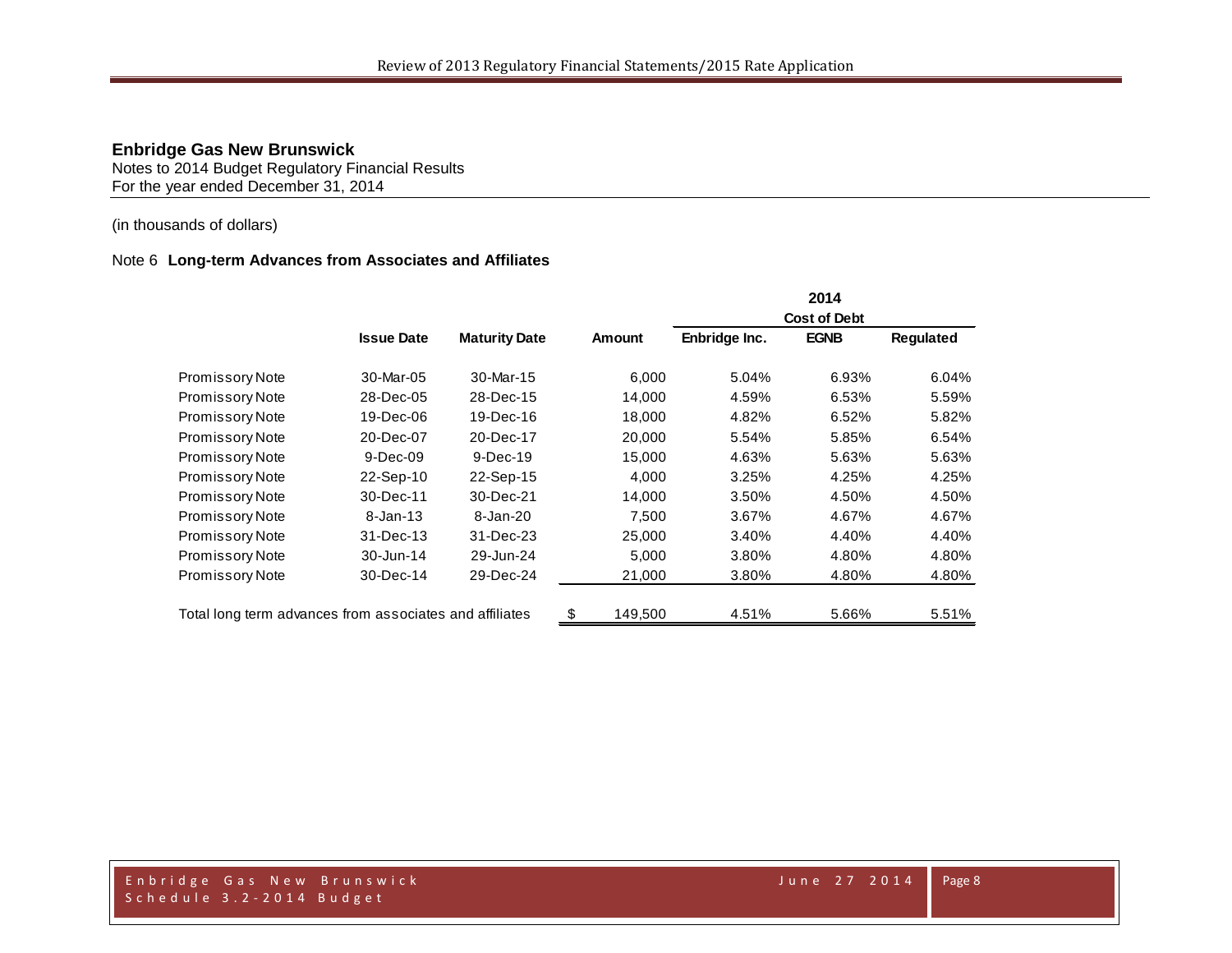Notes to 2014 Budget Regulatory Financial Results For the year ended December 31, 2014

(in thousands of dollars)

# Note 7 **Other Regulated Liabilities**

|                                                |   | 2014   |
|------------------------------------------------|---|--------|
| Due to affiliated companies                    | S | 11.676 |
| <b>Accounts Payable</b>                        |   | 9.970  |
| Long Term Payables                             |   | 3,061  |
| Long Term Deferred Post Employment Liabilities |   | 1,026  |
|                                                |   | 25,733 |

Enbridge Gas New Brunswick June 27 2014 Schedule 3.2 - 2014 Budget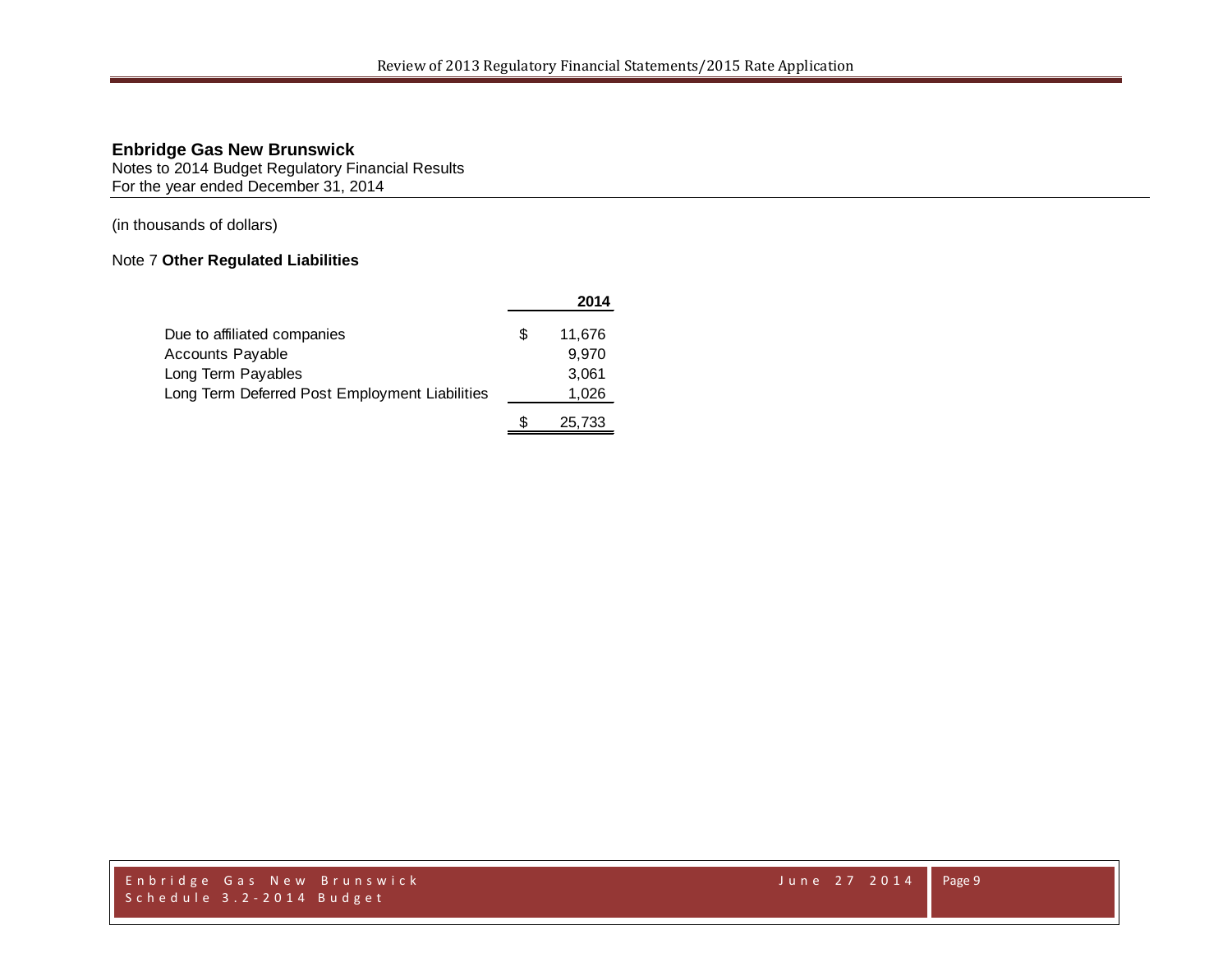Notes to 2014 Budget Regulatory Financial Results For the year ended December 31, 2014

#### (in thousands of dollars)

# Note 8 **Operating Revenue**

#### **a. Gas Distribution**

|                                                                                                                                                                                                                 | 2014 |                                                   |                                          |                                             |
|-----------------------------------------------------------------------------------------------------------------------------------------------------------------------------------------------------------------|------|---------------------------------------------------|------------------------------------------|---------------------------------------------|
|                                                                                                                                                                                                                 |      | <b>Revenue</b>                                    |                                          | <b>Customers Throughput</b><br>TJs          |
| <b>Small General Service (SGS)</b><br>Mid-General Service (MGS)<br>Large General Service (LGS)<br><b>Contract General Service (CGS)</b><br>Industrial Contract General Service (ICGS)<br>Off-Peak Service (OPS) | \$   | 9,658<br>13,254<br>9,074<br>6,292<br>6,778<br>201 | 10,252<br>1,534<br>413<br>94<br>10<br>15 | 931<br>990<br>1,147<br>1,158<br>2,128<br>49 |
| Total                                                                                                                                                                                                           |      | 45,257                                            | 12,318                                   | 6,403                                       |

1 Terajoule (TJ) = 1,000 Gigajoules (GJ)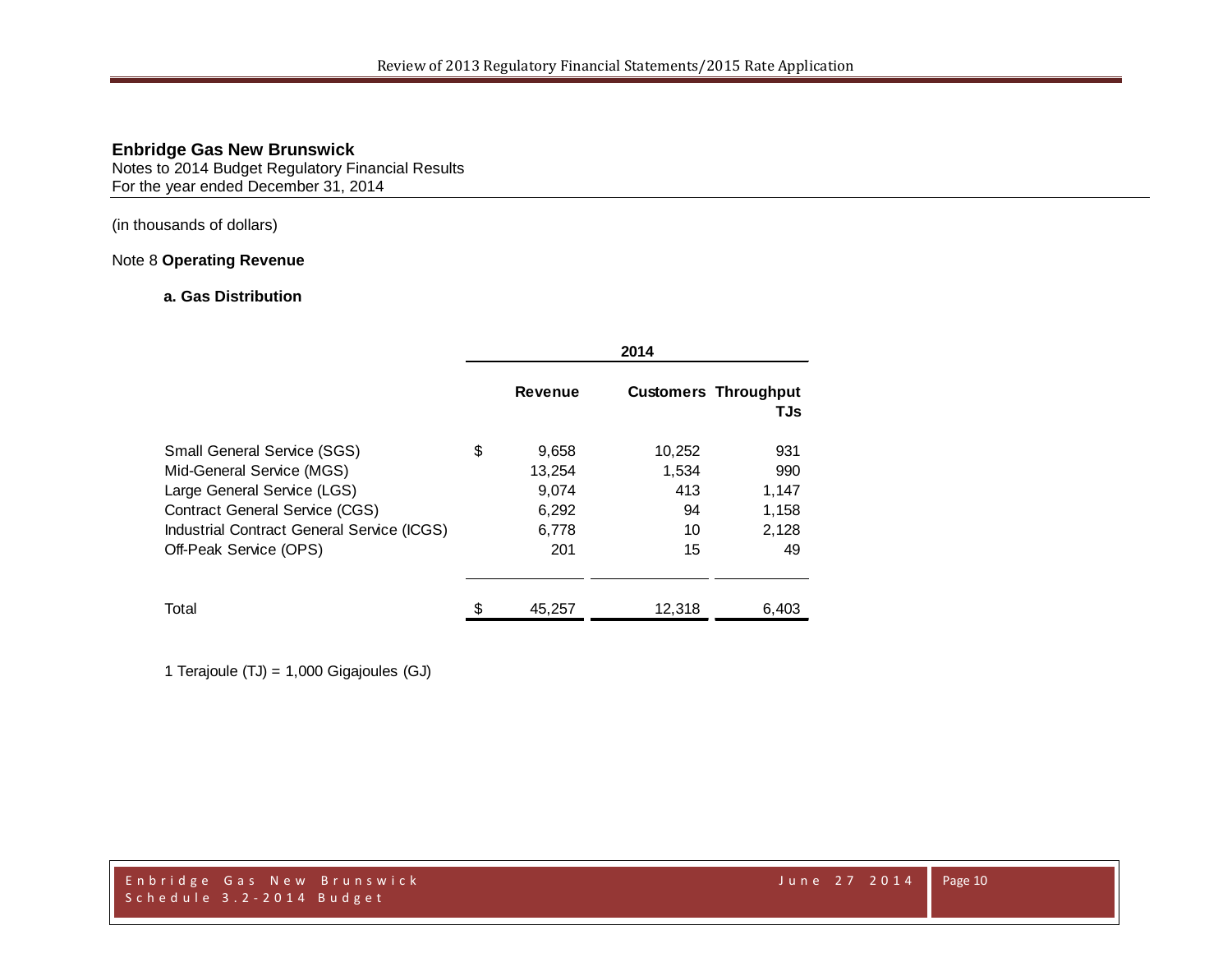Notes to 2014 Budget Regulatory Financial Results For the year ended December 31, 2014

(in thousands of dollars)

#### Note 8 **Operating Revenue (continued)**

#### **b. Miscellaneous**

|                                                             |    | 2014     |
|-------------------------------------------------------------|----|----------|
| Agent billing and collection<br>Other miscellaneous revenue | £. | 174<br>6 |
| <b>Total miscellaneous</b>                                  |    | 180      |

#### **Details of Agent Billing and Collection Revenue**

(in dollars)

|                                            | 2014           |
|--------------------------------------------|----------------|
| Small General Service (SGS)                | 137,008<br>SS. |
| Mid-General Service (MGS)                  | 21,023         |
| Large General Service (LGS)                | 12,635         |
| Contract General Service (CGS)             | 2,521          |
| Industrial Contract General Service (ICGS) | 413            |
| Off-Peak Service (OPS)                     | 719            |
|                                            |                |
| Total agent billing and collection revenue | 174.319        |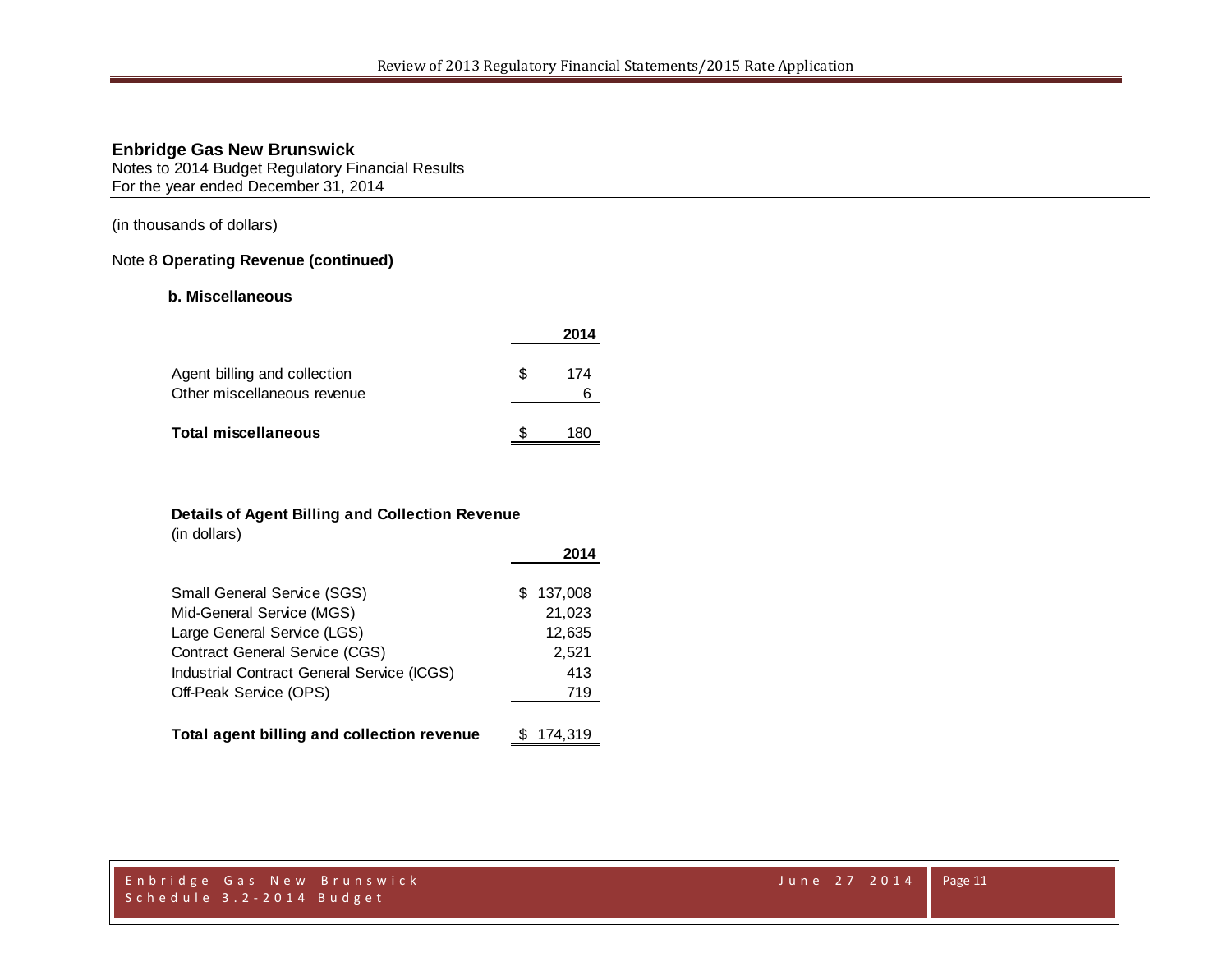Notes to 2014 Budget Regulatory Financial Results For the year ended December 31, 2014

(in thousands of dollars)

# Note 9 **Operating and Maintenance Expenses**

|                                           | 2014         |
|-------------------------------------------|--------------|
|                                           |              |
| Corporate management                      | \$<br>1,148  |
| Corporate administration                  | 1,021        |
| Financial reporting                       | 934          |
| Information technology                    | 1,192        |
| Regulatory & upstream                     | 1,057        |
| Sales & marketing                         | 1,860        |
| Distribution & maintenance                | 5,510        |
| Customer care                             | 1,149        |
| Human resources                           | 3,120        |
| Gas transportation and related activities | 2,134        |
| Total prior to capitalization             | 19,125       |
| Property, plant & equipment               | 5,307        |
| <b>Total capitalized</b>                  | 5,307        |
| <b>Total expense</b>                      | \$<br>13,818 |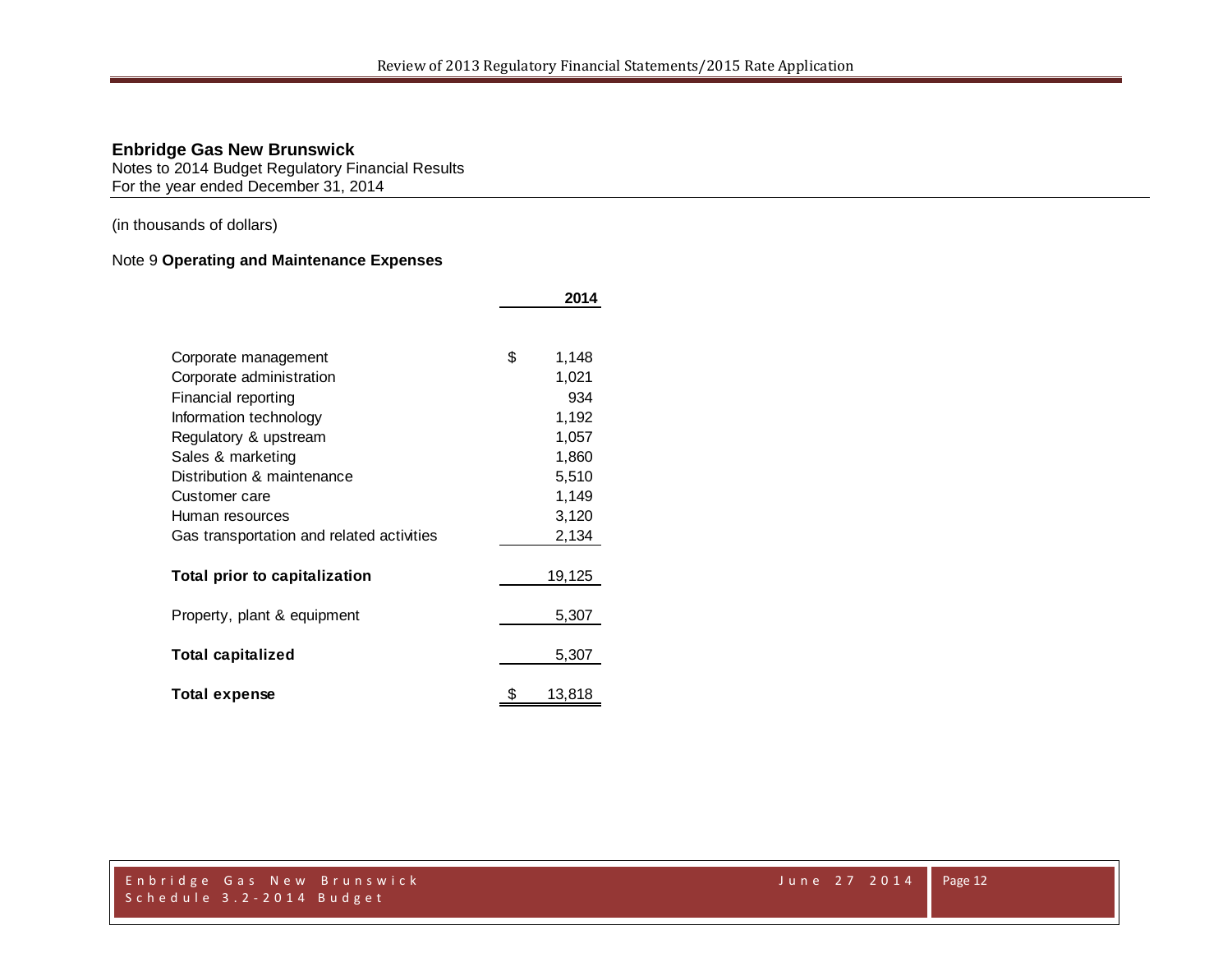Notes to 2014 Budget Regulatory Financial Results For the year ended December 31, 2014

(in thousands of dollars)

# Note 10 **Interest on Amounts Due to Associates & Affiliates and Other Interest**

|                                                                                                    |   | 2014  |
|----------------------------------------------------------------------------------------------------|---|-------|
| Interest on long-term debt<br>AIDC - allowance for funds used during construction (debt component) | S | 8.407 |
| Total interest on amounts due to associates & affiliates and other interest                        |   | 8.409 |

#### Note 11 **Regulated Return on Equity**

|                                                                                                      | 2014   |
|------------------------------------------------------------------------------------------------------|--------|
| Regulated return on equity<br>AEDC - allowance for funds used during construction (equity component) | 13.545 |
| Total regulated return on equity                                                                     | 13.547 |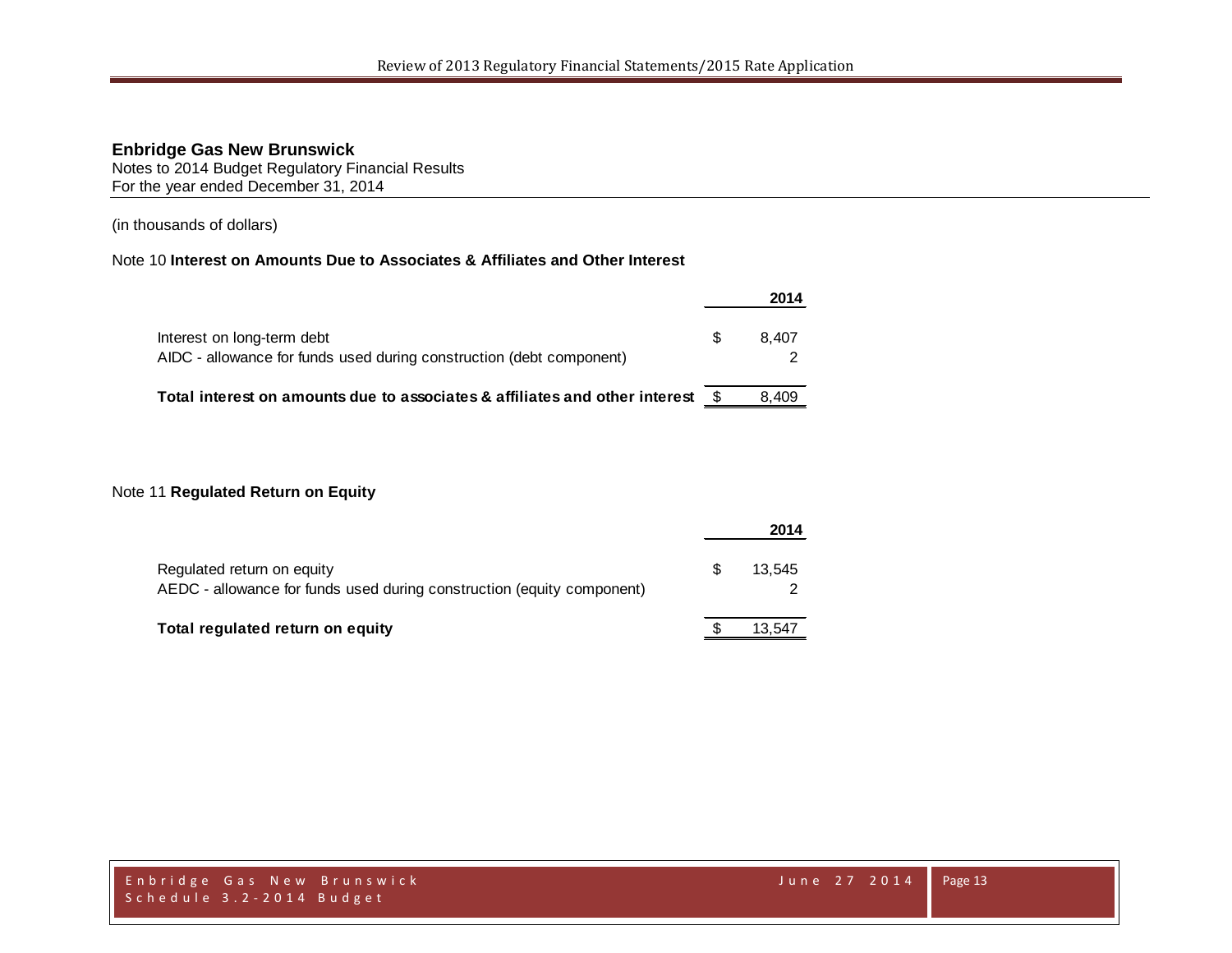Notes to 2014 Budget Regulatory Financial Results For the year ended December 31, 2014

(in thousands of dollars)

# Note 12 **Rate Base for Regulatory Purposes**

|                                        | 2014                       |
|----------------------------------------|----------------------------|
| Property, plant & equipment            |                            |
| Cost<br>Accumulated amortization       | \$<br>233,318<br>(54, 574) |
| <b>Net</b>                             | 178.744                    |
| Deferred charges                       |                            |
| Franchise fee, at cost                 | 1,500                      |
| Accumulated amortization<br><b>Net</b> | (1, 150)<br>350            |
| Development O&M capitalized costs      | 114,952                    |
| Accumulated amortization<br><b>Net</b> | (20, 556)<br>94,396        |
| Deferred carrying costs, at cost       | 1,784                      |
| Accumulated amortization<br><b>Net</b> | (1,784)                    |
| Deferral account                       |                            |
| <b>Total deferred charges</b>          | 94,746                     |
| <b>Term deposit</b>                    | 2,959                      |
| <b>Working capital allowance</b>       | 1,407                      |
| Total rate base                        | \$<br>277,856              |
| Average rate base                      | \$<br>277,267              |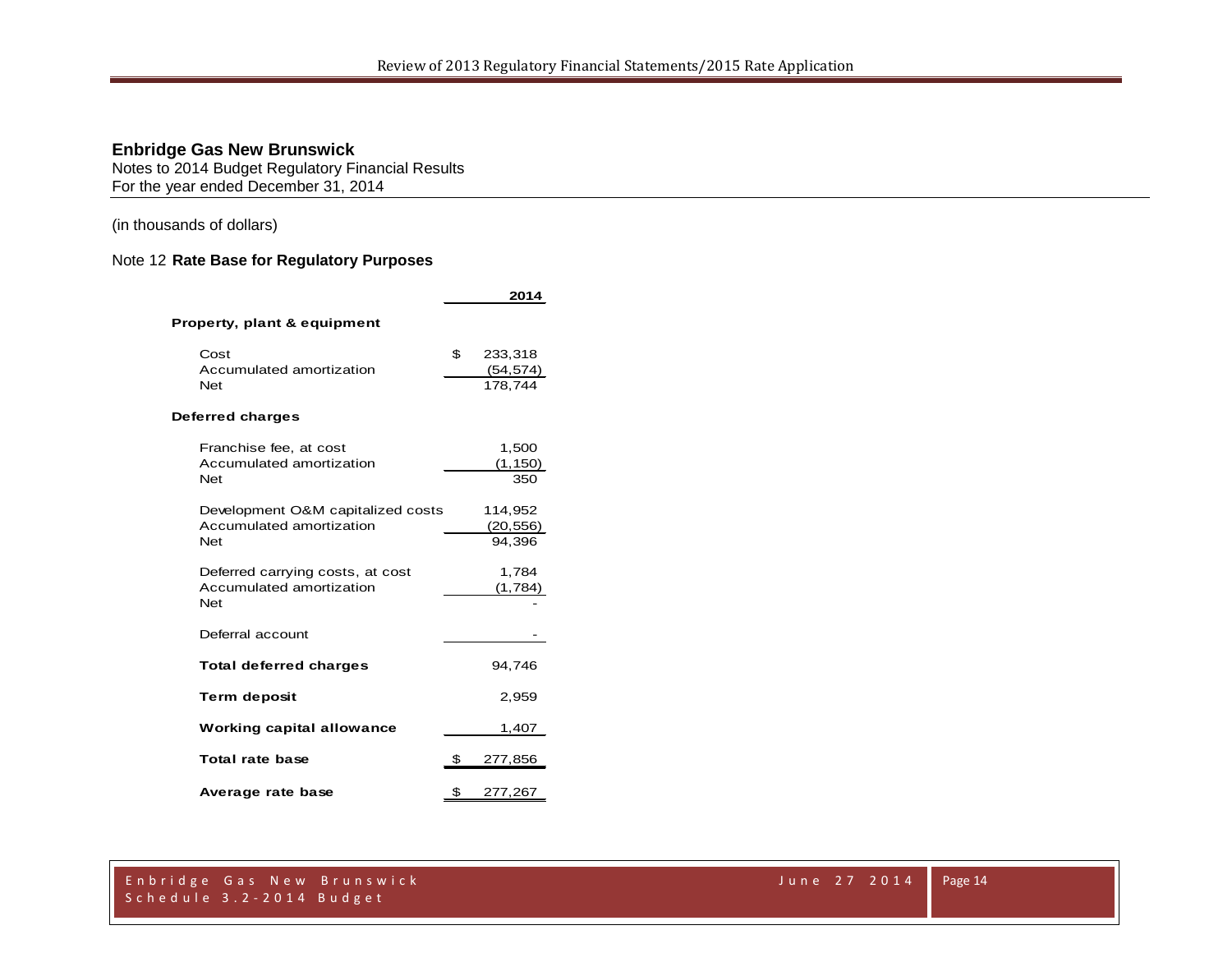Notes to 2014 Budget Regulatory Financial Results For the year ended December 31, 2014

(in thousands of dollars)

#### Note 13 **Capital Structure for Regulatory Purposes**

|                          |     | 2014               |
|--------------------------|-----|--------------------|
| <b>Capital structure</b> |     |                    |
| Long-term debt<br>Equity | \$  | 149,500<br>131,805 |
|                          |     |                    |
| Total                    | \$. | 281,305            |

#### **Capital structure percentage**

| Long-term debt | 53.15%  |
|----------------|---------|
| Equity         | 46.85%  |
| Total          | 100.00% |
|                |         |

#### **Capital structure average percentage for regulatory purposes**

| Long-term debt | 55.00%  |
|----------------|---------|
| Equity         | 45.00%  |
| Total          | 100.00% |

#### **Weighted cost of capital for regulatory purposes**

| Long-term debt | 3.03% |
|----------------|-------|
| Equity         | 4.91% |
| Total          | 7.94% |